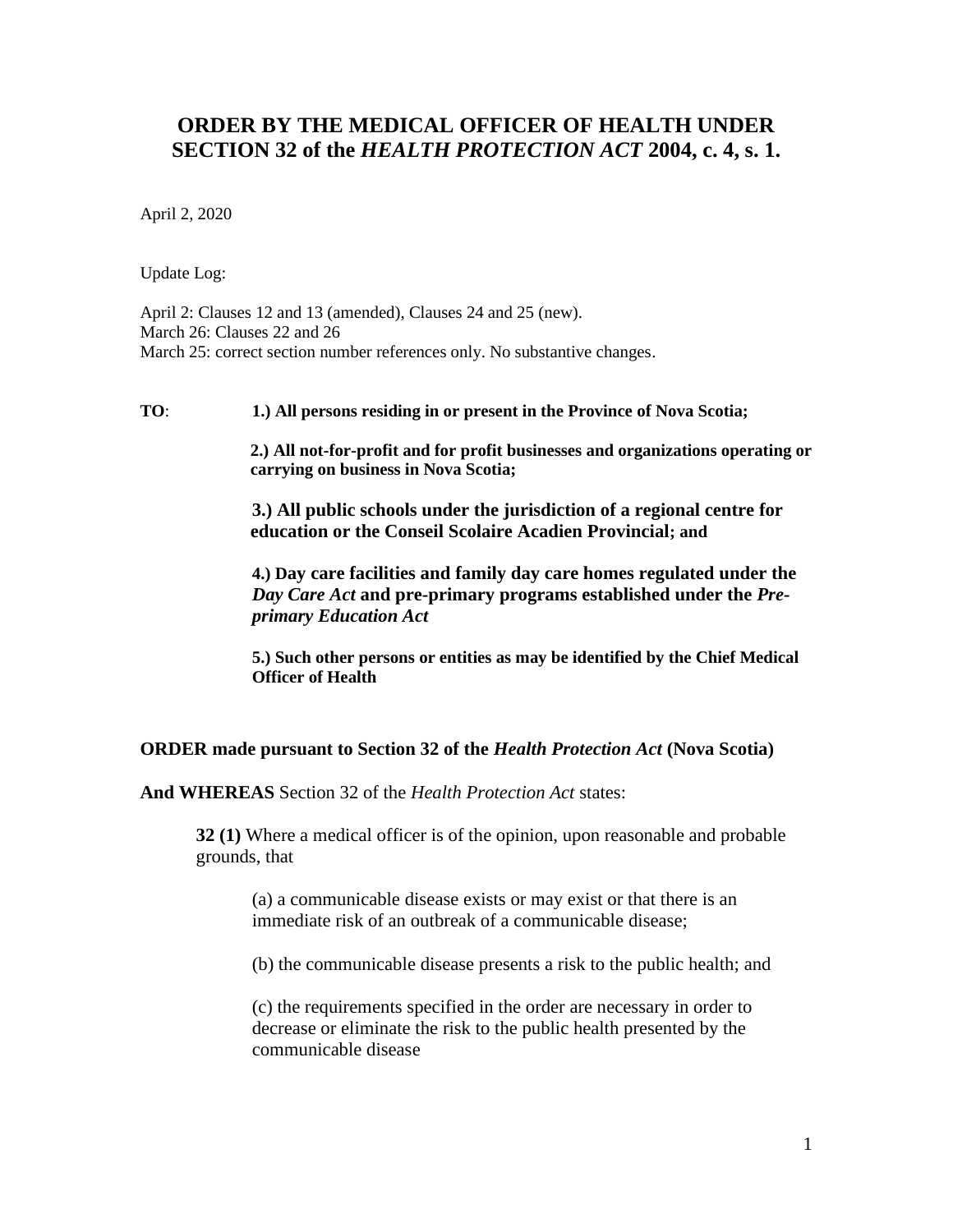the medical officer may by written order require a person to take or to refrain from taking any action that is specified in the order in respect of a communicable disease.

**Whereas** COVID-19 has been identified as a communicable disease that presents a risk to public health as defined under s.4(b) of the *Health Protection Act*, and;

**Whereas** I am the Chief Medical Officer of Health for the Province of Nova Scotia and am of the opinion, upon reasonable and probable grounds, that

(a) a communicable disease (COVID-19) exists; and that there is an immediate risk of an outbreak of a communicable disease;

(b) the communicable disease presents a risk to the public health; and

(c) the requirements specified in the order are necessary in order to decrease or eliminate the risk to the public health presented by the communicable disease, and;

**Whereas** as the Chief Medical Officer of Health, I have determined it necessary to issue this Order to the Class of Persons to decrease the risk to public health presented by COVID-19

## **Please be advised that**:

In this Order,

(a.) "self-isolation" means the requirement of any person who has COVID-19 to remain separate from others in such places and under such conditions so as to prevent or limit the direct or indirect transmission of COVID-19.

(b.) "self-quarantine" means the requirement of any person who has been exposed or may have been exposed to COVID-19 during its period of communicability to restrict that person's activities in order to prevent disease transmission during the incubation period for this disease.

## **Please be further advised that**:

I, Dr. Robert Strang, Chief Medical Officer of Health, **order** the following actions:

1. Effective March 13, 2020:

A.) Nova Scotia Public Sector Workers, including:

a. Civil servants;

b. Doctors and other health-care workers;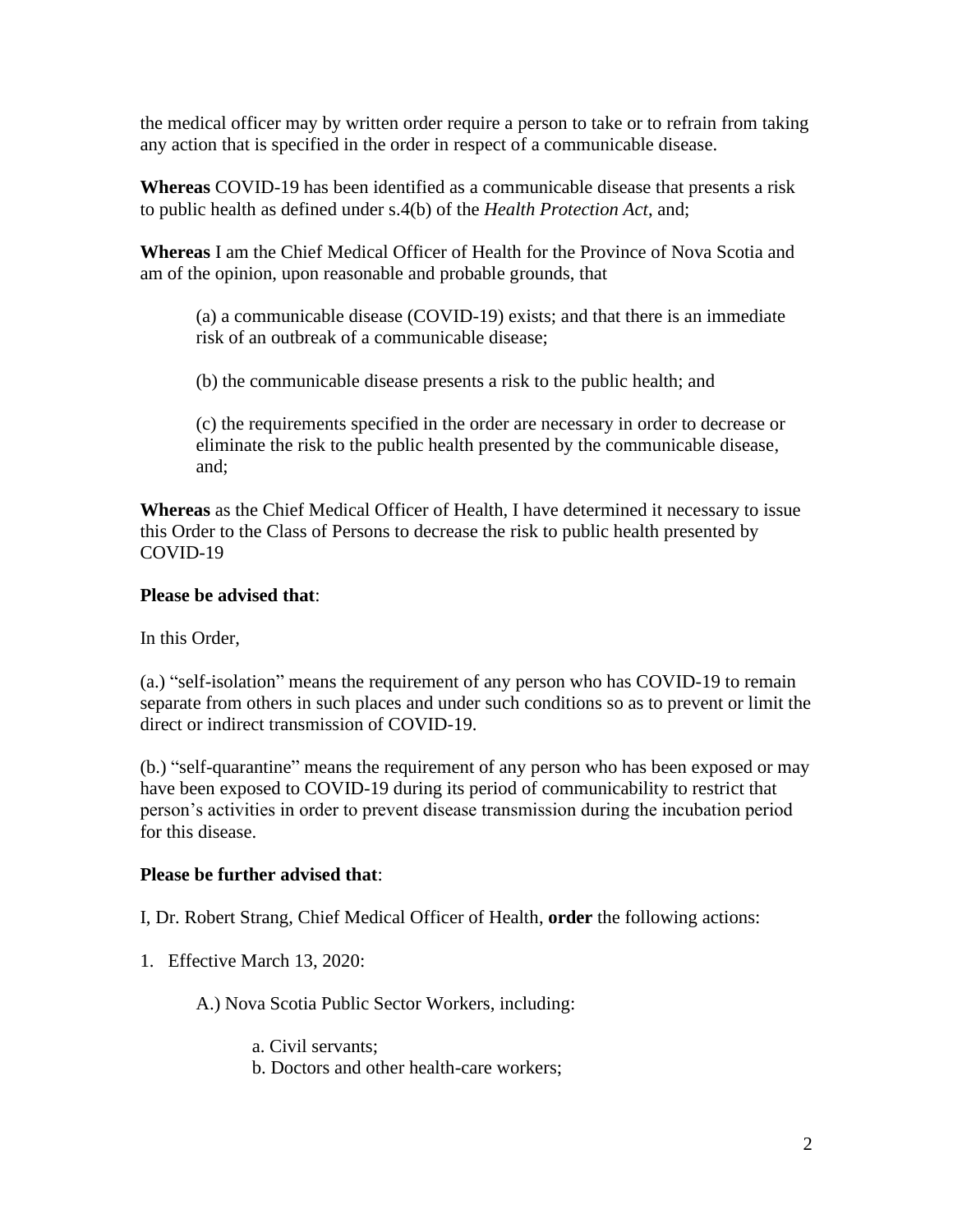- c. Workers at a "health authority, a "hospital," or "institution" as defined in the *Health Protection Act*;
- d. Workers in the public school system;

e. Workers at the Workers' Compensation Board of Nova Scotia; f. All others whose compensation is paid from the Province of Nova Scotia, which includes those entities listed in Schedule 10 of the Province of Nova Scotia Public Accounts Consolidated Financial Statements for the Year Ended March 31, 2019; and g. Such other public sector workers as may be identified by the Chief

Medical Officer of Health,

B.) Students of Nova Scotia public schools c/o their parent and/or guardian; and

C.) Children who attend regulated day care facilities c/o their parent and/or guardian,

who travel or have travelled outside Canada must self-isolate or self-quarantine, as the case may be, in accordance with Clause 3.(a.) to (d.) on the day you return to Canada.

- 2. Effective March 15, 2020, all persons residing in or present in the Province of Nova Scotia who travel or have travelled outside Canada must self-isolate or selfquarantine, as the case may be, in accordance with Clause 3.(a.) to (d.) on the day you return to Canada.
- 3. Effective March 23, 2020 at 6:00 a.m., all persons residing in or present in the Province of Nova Scotia who:
	- 3.1. enter Nova Scotia; or
	- 3.2. are identified as a close contact of a person who has or has been diagnosed with COVID-19; or
	- 3.3. are identified as a person diagnosed with COVID-19; or
	- 3.4. have been tested for COVID-19 and are awaiting the results of their test

must:

(a.) Remain in self-quarantine or self- isolation, as the case may be, for:

(i) the period commencing on the day you enter Nova Scotia if you have crossed the border into Nova Scotia as per 3.1, or (ii) the first day of close contact, or first day of symptoms, testing, or diagnosis as per 3.2, 3.3 and 3.4.,

and continuing thereafter for 14 consecutive calendar days or as directed by a medical officer of health.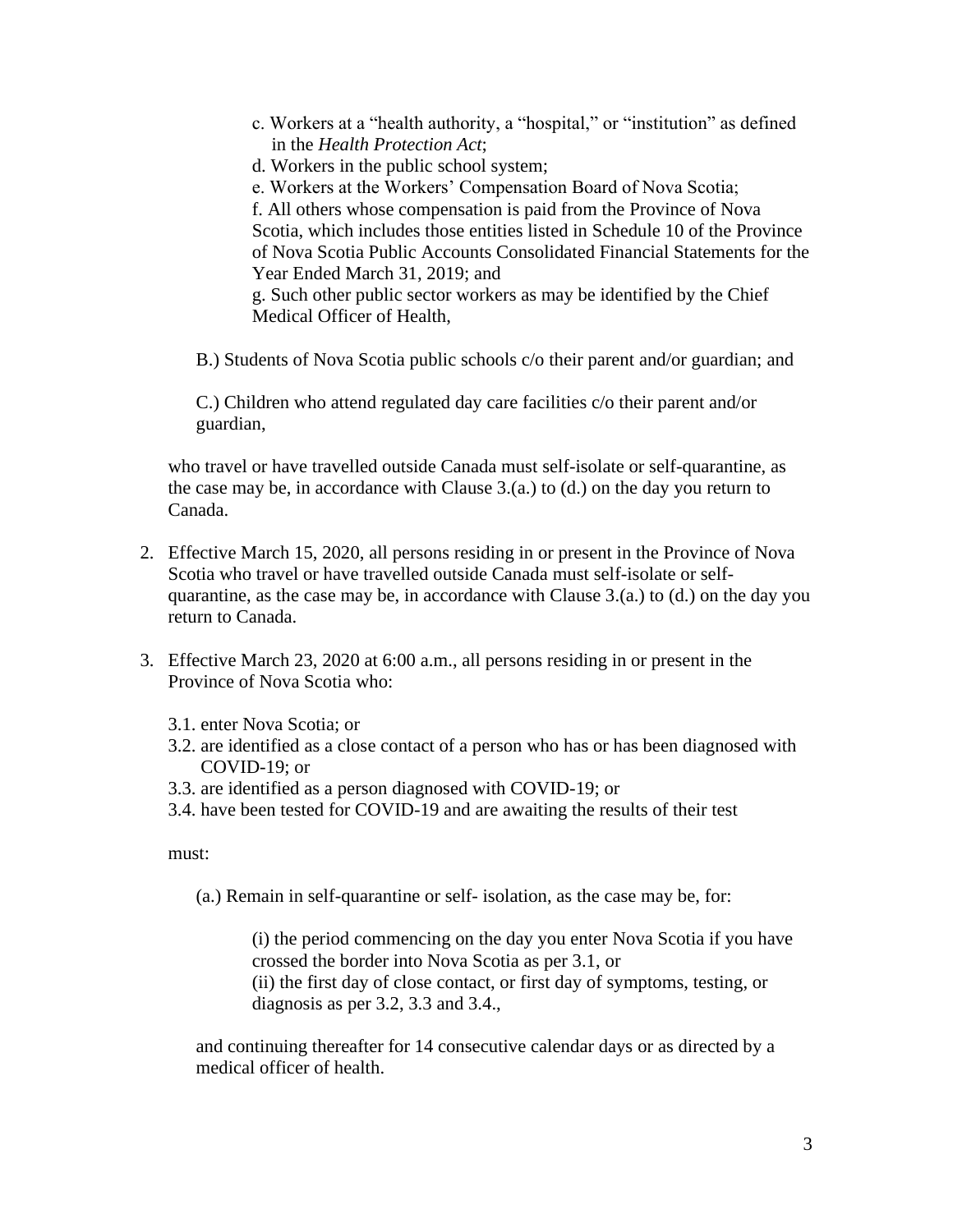For greater certainty, this includes remaining in your residence or residence grounds and otherwise removing yourself from the presence of others in public while you may be infectious during the period, so that any precautions necessary to protect others can be put in place. Specifically, do not enter any buildings, public transportation, or other enclosed spaces (other than your residence) where other people are present.

(b.) During the period, conduct yourself in such a manner as not to expose another person to infection or potential infection from the communicable and virulent disease, namely COVID-19, by following infection control instructions given to you on the Government of Nova Scotia's website, located at: [https://novascotia.ca/coronavirus/,](https://novascotia.ca/coronavirus/) or given to you by Telehealth 811 staff, public health staff or any other staff of a healthcare facility to which you may seek or receive treatment.

(c.) After the period in Clause 3.(a.) has lapsed, you may return to your workplace or your child may return to public school or daycare, as the case may be, if you or your child, as the case may be, do not exhibit symptoms in relation to COVID-19.

(d.) You are encouraged to contact Public Health via Telehealth 811 should you exhibit symptoms in relation to COVID-19, or your employer/school/daycare if you are uncertain whether you should return to your workplace or if your child should return to public school or daycare.

4. Workers who are essential to the movement of people and goods are exempt from the requirement to self-isolate or self-quarantine set out in Clause 3.1, particularly:

(a.) healthy workers in the trade and transportation sector who are employed in the movement of goods and people across the Nova Scotia border by land, air, or water, including truck drivers, crew, maintenance and operational workers on any plane, train or marine vessel crossing the Nova Scotia border, offshore workers off the coast of Nova Scotia and workers in the agri-food and fish industry.

(b.) healthy people who have to cross the Nova Scotia land border on a regular ongoing basis to travel to work to carry out their duties, including without limitation, health care workers, community service workers including child protection workers and transition house workers, critical infrastructure workers, law enforcement and corrections workers.

(c.) people travelling into Nova Scotia for essential health services and one accompanying support person.

(d.) healthy workers employed by medical supply or pharmaceutical businesses carrying on business in Nova Scotia.

(e.) Canadian military personnel, Coast Guard and RCMP.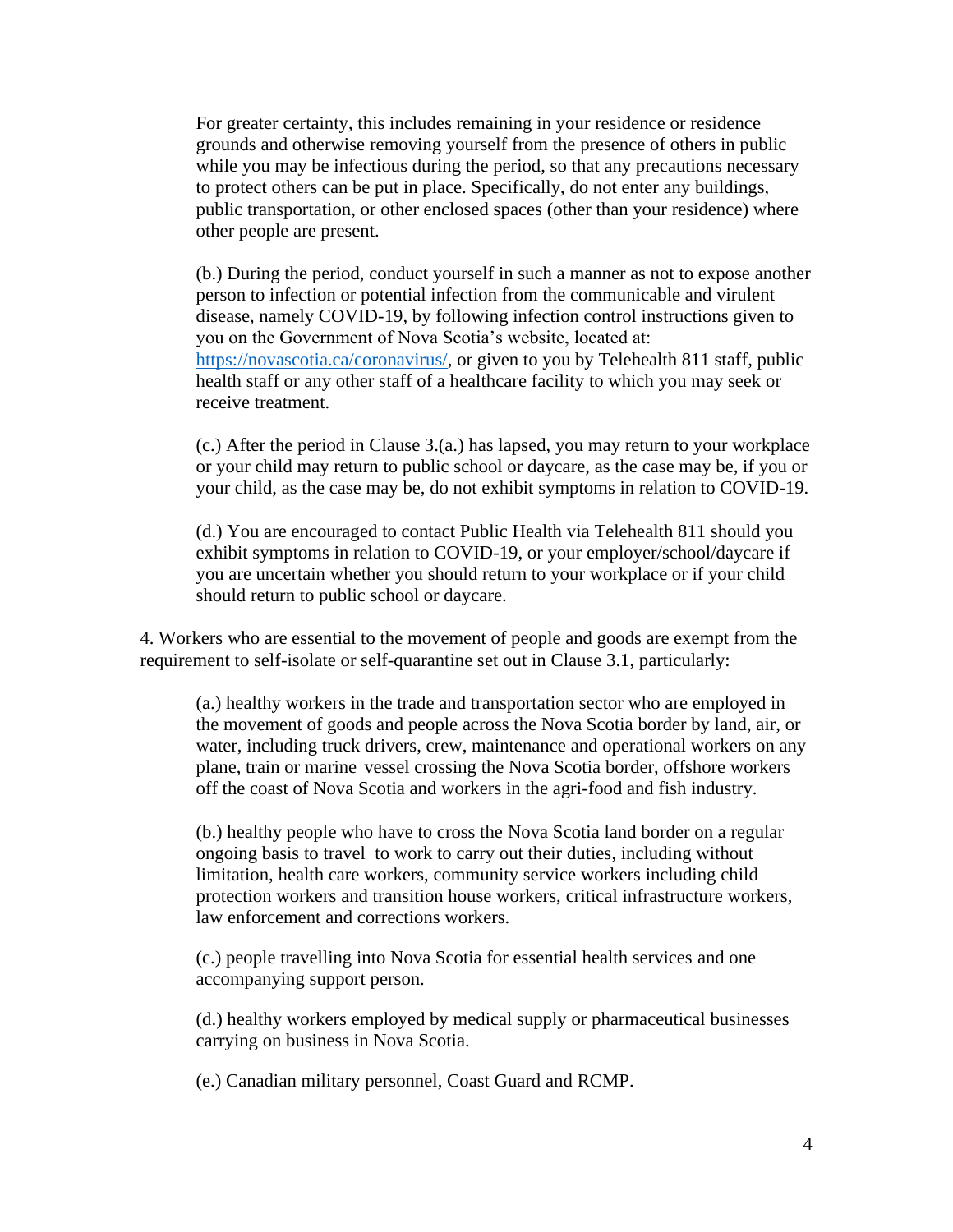(f.) first responders, including police, fire and EHS paramedic workers.

5. Workers exempt under Clause 4 must practice social distancing of two metres or six feet to the best of their ability, closely self-monitor, and must self-isolate or selfquarantine should they exhibit any COVID-19 symptoms (onset of cough, fever, or shortness of breath).

6. All persons present and residing in Nova Scotia must maintain social distancing of two metres or six feet and keep social gatherings to 5 persons or less.

7. Subject to specific closures or limitations directed elsewhere in this Order, all not-forprofit and for-profit businesses and organizations operating or carrying on business in Nova Scotia may continue to operate but must implement social distancing of two metres or six feet within these workplaces.

8. Subject to specific closures or limitations directed elsewhere in this Order, any not-forprofit or for-profit business or organization carrying on business in Nova Scotia that cannot, due to its physical size, maintain the social distancing requirement set out in Clause 7 must limit the number of customers or clients on its premises to no more than 5 persons at a time.

9. For greater clarity, the 5-person rule referred to in Clause 8 does not apply to:

(a.) businesses and organizations who can maintain social distancing requirements, including without limitation, grocery stores, pharmacies, gas stations, convenience stores, construction sites, financial institutions, and agrifood and fish plants.

(b.) Canadian Blood Services blood collection clinics.

10. For greater clarity, the social distancing requirements set out in Clause 7 and the 5 person limit set out in Clause 8 do not apply to the following entities:

(a.) profit, not-for-profit or government operated Department of Community Services funded organizations or representatives that are covered under the *Homes for Special Care Act* and the *Children and Family Services Act* including places of safety for children and youth, and customized placements for persons with disabilities.

(b.) profit or not-for-profit Department of Health and Wellness funded long-term care facilities licensed under the *Homes for Special Care Act* or home care agencies funded under the *Homemaker Services Act*.

(c.) hospitals as defined in the *Hospitals Act* and a health authority as defined in the *Health Authorities Act*.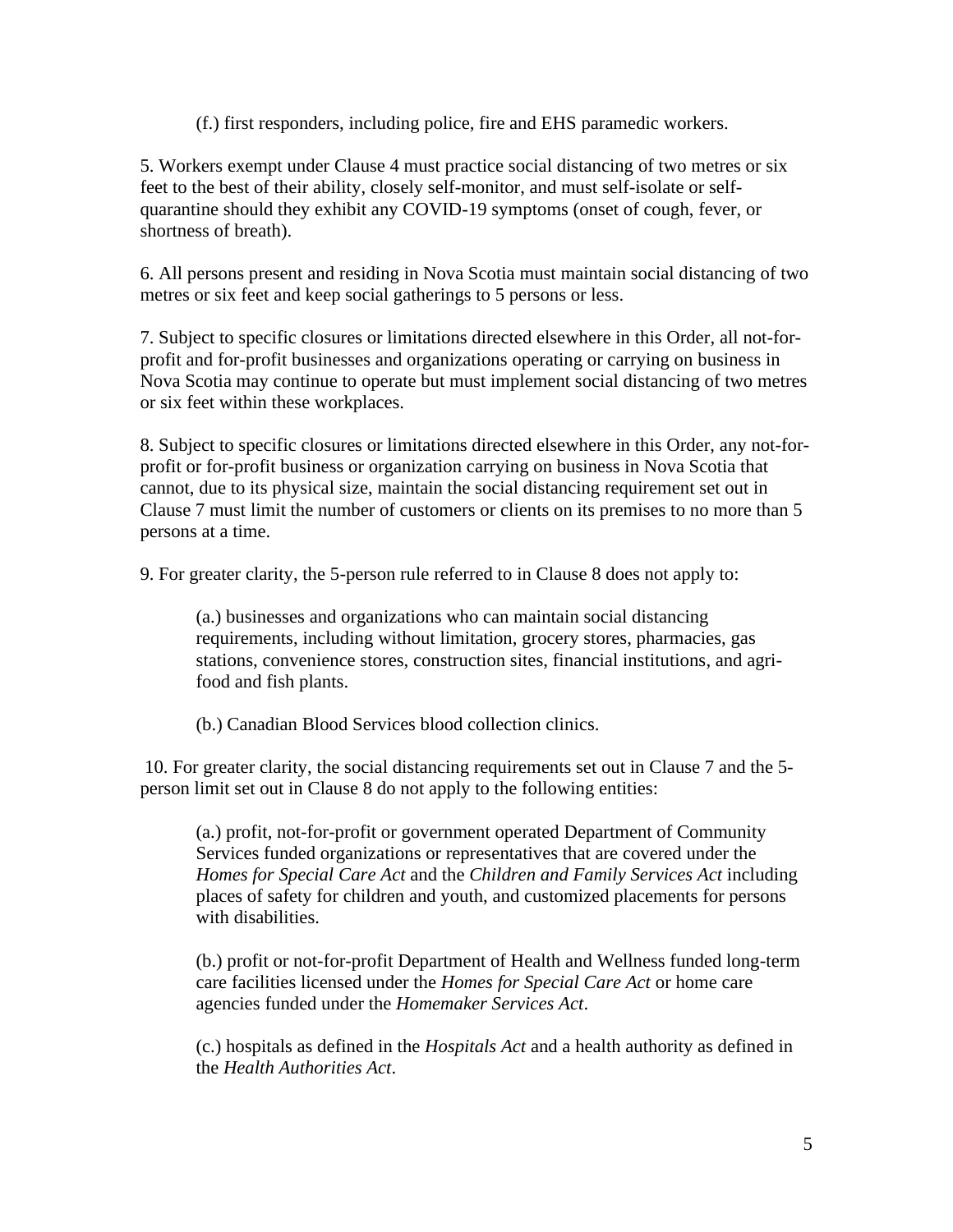(d.) any court operating essential services in the Province under the authority of any provincial or federal enactment, including but not limited to, a justice centre or courthouse under the authority of the *Judicature Act* or a provincial court under the authority of the *Provincial Court Act* or the *Family Court Act*;

(e.) a place designated or established under the authority of the *Correctional Services Act* or the *Youth Criminal Justice Act* (Canada) for the supervision or custody of offenders and includes community-based correctional services.

(f.) unlicensed child-care facilities.

(g) homeless shelters receiving operational grants from the Department of Municipal Affairs and Housing, and those operated by religious and other voluntary organizations.

(h.) the following health professions who are independent practitioners engaged in community practice and are deemed necessary to provide essential services:

- (i) physicians
- (ii) pharmacists
- (iii) nurse practitioners and nurses
- (iv) continuing care workers
- (v) home care workers
- (vi) paramedics

(i.) Emergency Medical Care Incorporated.

(j) persons providing care under the self-managed care program, supportive care program, care giver benefit program funded by the province of Nova Scotia.

(k) persons providing, servicing or repairing medical equipment, such as wheelchairs, red cross beds/equipment, home oxygen equipment.

(l) food production plants.

(m) fishing vessels.

11. In addition and for greater clarity, the social distancing requirements set out in Clause 7 and the 5-person limit set out in Clause 8 do not apply to taxi service and the following municipal entities and their contractors:

(i) Police and Fire Services (ii) Municipal Utilities such water, wastewater and stormwater (iii) Maintenance of utilities and municipal facilities (iv) Transportation (v) Road maintenance/repair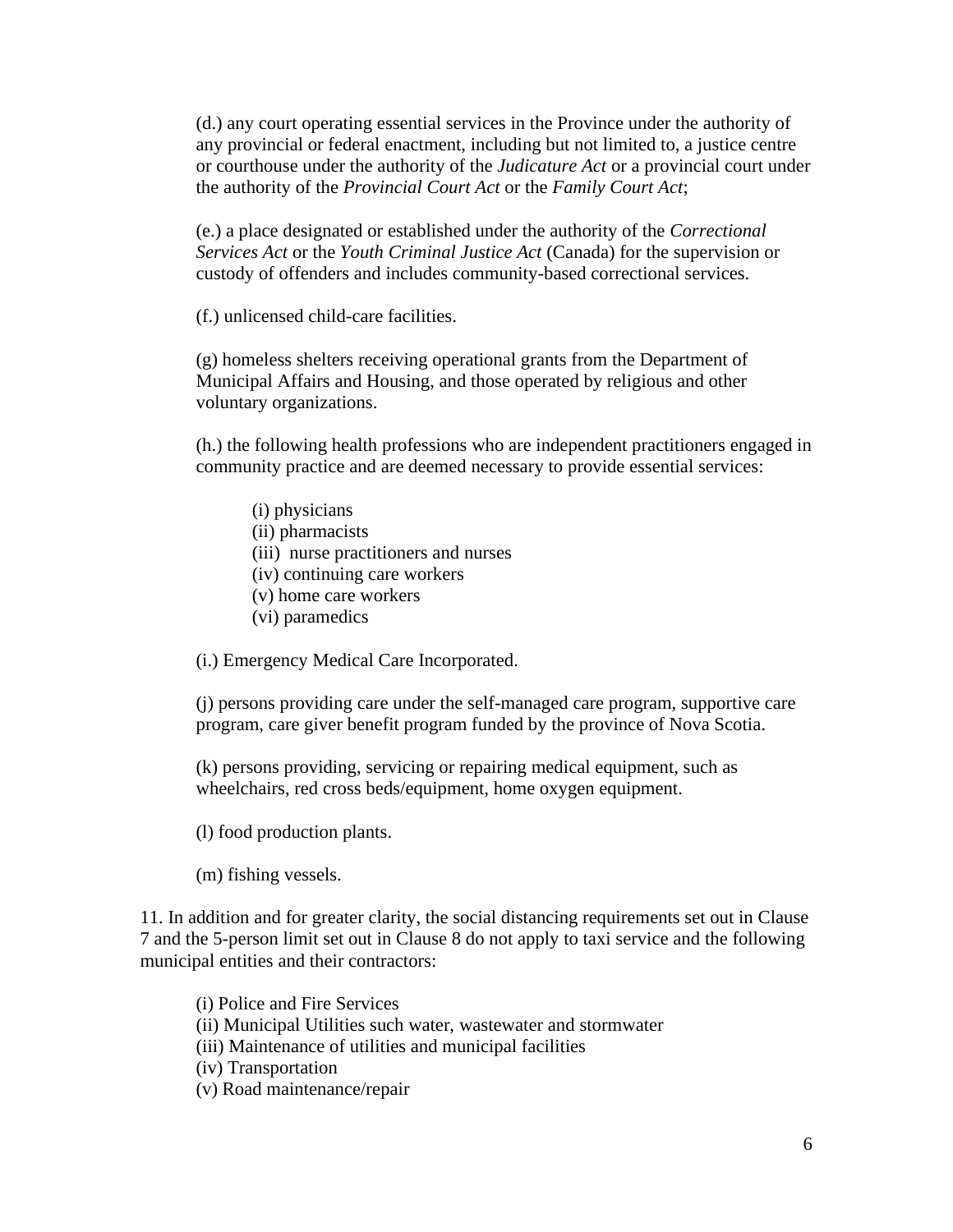(vi) Municipal ICT systems and services (vii) Public Transit (viii) Solid Waste, garbage and litter collection and disposal (ix) Urban Forestry (x) Municipal logistic, distribution, storage, inventory and repair services

12. All public schools under the jurisdiction of a regional centre for education or the Conseil Scolaire Acadien Provincial will be closed up to and including May 1, 2020 and will be reassessed thereafter.

13. All day care facilities and family day care homes regulated under the *Day Care Act* and pre-primary programs established under the *Pre-primary Education Act* centres are closed up to and including May 1, 2020 and will be reassessed thereafter.

14. Except in exceptional circumstances, all long-term care facilities and residential care facilities for persons with disabilities licensed under the *Homes for Special Care Act* will be closed to visitors and movement of its residents is restricted to the long-term care facility/residential care facilities for persons with disabilities and the grounds of the longterm care facility/ residential care facilities for persons with disabilities during the period this Order remains in effect.

15. For greater clarity, nothing in this Order prevents the:

(i) discharge of a COVID-19 patient from a hospital to a long-term care or residential care facility; (ii) transfer of a COVID-19 patient from community to a long-term care or residential care facility; or (iii) return of a COVID-19 patient who has left a long-term care or residential care facility for healthcare services back to that facility after receiving treatment at a hospital.

16. Casino Nova Scotia (Halifax and Sydney locations) are closed effective March 16, 2020 at 12:00 a.m. and will remain closed during the period this Order remains in effect.

17. No business may operate a Video Lottery Terminal (VLT) effective March 16, 2020 and continues during the period the Order remains in effect.

18. Effective March 19, 2020:

(a.) all restaurants are prohibited from offering in-person dining service and are restricted to providing take-out and delivery service only, but any restaurant that cannot comply with the social distancing requirements set out in Clause 7 may continue to provide take-out and delivery service with minimum staffing required to maintain operations;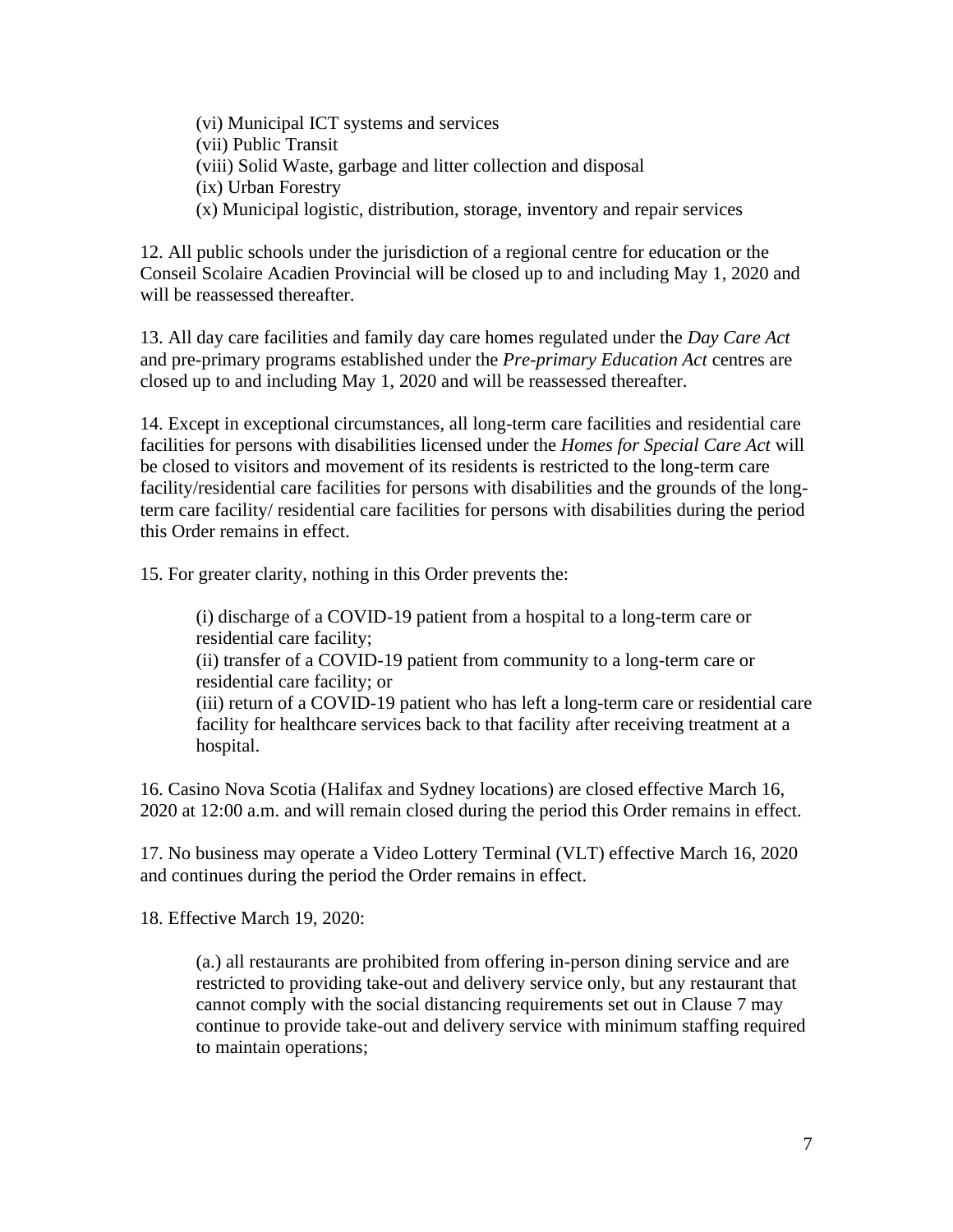(b.) all drinking establishments, including bars, wineries, distillery tasting rooms and craft taprooms must close and remain closed during the period this Order remains in effect;

(c.) notwithstanding Clause18.(b.), private liquor stores may continue to operate and craft breweries, wineries, and distilleries may continue to sell their product from their storefronts; and

(d.) all personal service and fitness establishments such as hair salons, barber shops, spas, nail salons, body art establishments and gyms must close during the period this Order remains in effect.

19. Effective March 23, 2020, all golf courses must close during the period this Order remains in effect.

20. Effective March 23, 2020:

(a.) except physicians, pharmacists, nurse practitioners, nurses and paramedics all self-regulated health professions and podiatrists engaged in private practice may provide in-person emergency or urgent care services, and may provide virtual care for non-emergency/elective care services if authorized to provide this care within their scope of practice and as established by their governing college.

(b.) except for podiatrists, all unregulated health care providers engaged in private practice are restricted from providing in-person services and may only provide virtual care services during the period this Order remains in effect. For greater clarity this includes, but is not limited to:

- (i) Massage therapists
- (ii) Naturopathic doctors
- (iii) Chinese medicine practitioners
- (iv) Acupuncturists
- (v) Any other complementary and alternative medicine practitioners

21. Effective March 21, 2020, dentists are prohibited from entering their offices and engaging in the practice of dentistry, except where it is necessary to perform an emergency dental procedure to protect the health and welfare of the patient.

22. Effective March 26, 2020, all veterinarians, including veterinary surgeons and veterinary physicians, may provide:

(a.) in-patient emergency or urgent care services;

(b.) essential veterinary supply chain services, such as prescription refills and prescription diets; and